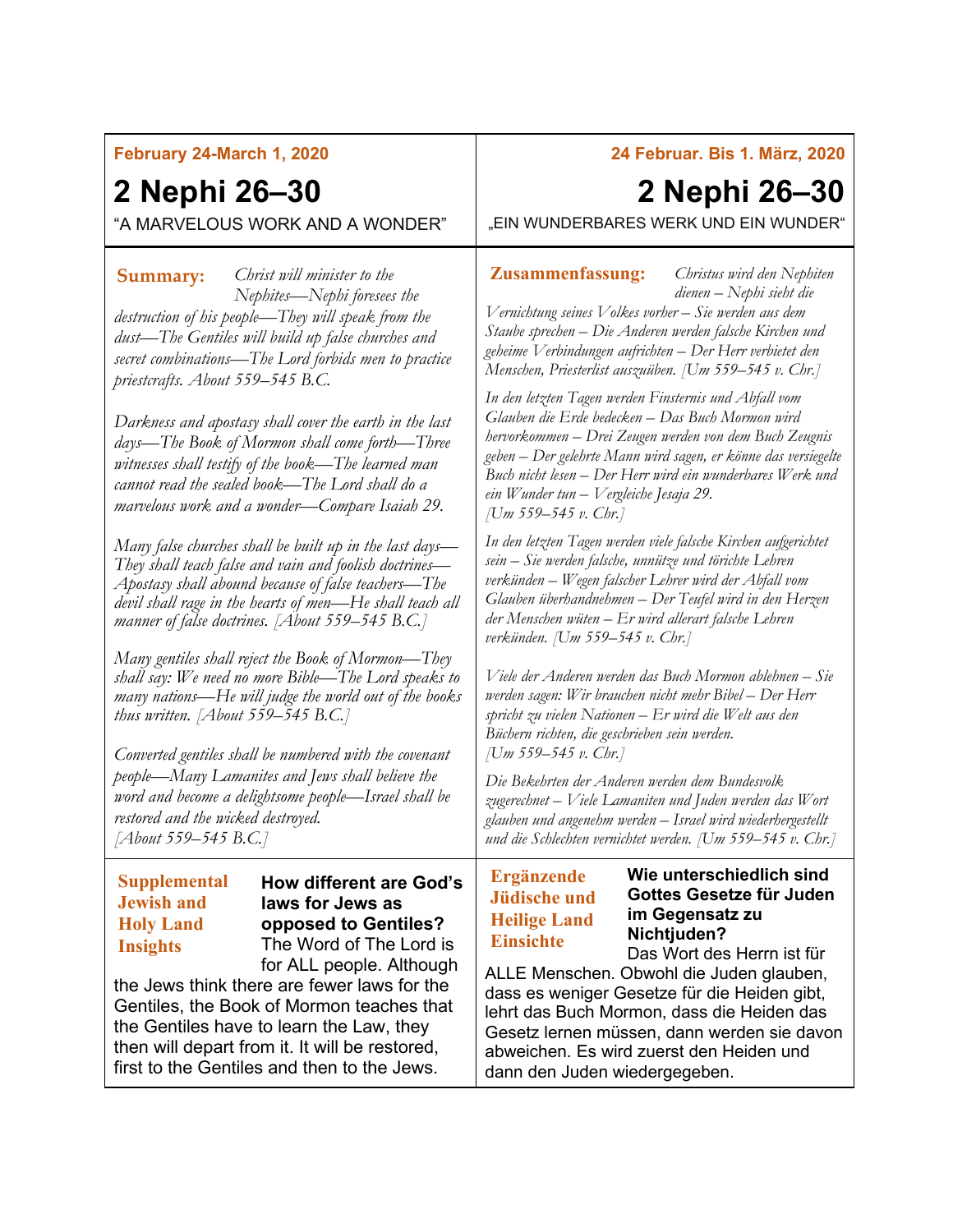| What do Jews view as "Gentile's" laws?<br>"Seven laws which were supposed by the<br>rabbis to have been binding on all mankind<br>even before the revelation at Sinai. They are<br>referred to as 'Noachide' because of their<br>universality, since the whole human race<br>was supposed to be descended from the<br>three sons of Noah, who alone survived the<br>flood. Exegetically derived from statements<br>made by God to Adam and to Noah, six of<br>them are negative; Not To: 1) worship idols;<br>2) blaspheme the name of God; 3) kill; 4)<br>commit adultery; 5) rob; 6) eat flesh that had<br>been cut from a living animal. Must Do: 1)<br>to establish courts of justice. These seven<br>laws are binding on all non-Jews even<br>today. Whoever observes them is<br>considered to be among the 'Righteous<br>Gentiles'." (Encyclopedia Judaica Jr.) | Was sehen Juden als "Nichtjuden" - Gesetze<br>an?<br>"Sieben Gesetze, von denen angenommen<br>wurde, dass sie von den Rabbinern schon vor<br>der Offenbarung am Sinai für die ganze<br>Menschheit verbindlich waren. Sie werden<br>wegen ihrer Universalität als "Noachide"<br>bezeichnet, da die gesamte Menschheit von<br>den drei Söhnen Noahs abstammen sollte, die<br>allein die Flut überlebten. Exegetisch abgeleitet<br>von Aussagen Gottes gegenüber Adam und<br>Noah sind sechs davon negativ; Nicht zu: 1)<br>Götzen anzubeten; 2) lästere den Namen<br>Gottes; 3) töten; 4) Ehebruch begehen; 5)<br>rauben; 6) Essen Sie Fleisch, das von einem<br>lebenden Tier geschnitten wurde. Muss tun: 1)<br>um Gerichte einzurichten. Diese sieben<br>Gesetze sind auch heute noch für alle<br>Nichtjuden verbindlich. Wer sie beobachtet, gilt<br>als einer der "Gerechten Heiden"."<br>(Enzyklopädie Judaica Jr.) |
|-----------------------------------------------------------------------------------------------------------------------------------------------------------------------------------------------------------------------------------------------------------------------------------------------------------------------------------------------------------------------------------------------------------------------------------------------------------------------------------------------------------------------------------------------------------------------------------------------------------------------------------------------------------------------------------------------------------------------------------------------------------------------------------------------------------------------------------------------------------------------|-------------------------------------------------------------------------------------------------------------------------------------------------------------------------------------------------------------------------------------------------------------------------------------------------------------------------------------------------------------------------------------------------------------------------------------------------------------------------------------------------------------------------------------------------------------------------------------------------------------------------------------------------------------------------------------------------------------------------------------------------------------------------------------------------------------------------------------------------------------------------------------------------------------------------|
| For whom is the Messiah coming?                                                                                                                                                                                                                                                                                                                                                                                                                                                                                                                                                                                                                                                                                                                                                                                                                                       | Für wen kommt der Messias?                                                                                                                                                                                                                                                                                                                                                                                                                                                                                                                                                                                                                                                                                                                                                                                                                                                                                              |
| Likewise, the Jews consider the Messiah as                                                                                                                                                                                                                                                                                                                                                                                                                                                                                                                                                                                                                                                                                                                                                                                                                            | Ebenso betrachten die Juden den Messias als                                                                                                                                                                                                                                                                                                                                                                                                                                                                                                                                                                                                                                                                                                                                                                                                                                                                             |
| coming to redeem them. Yet, the Book of                                                                                                                                                                                                                                                                                                                                                                                                                                                                                                                                                                                                                                                                                                                                                                                                                               | kommen, um sie zu erlösen. Das Buch                                                                                                                                                                                                                                                                                                                                                                                                                                                                                                                                                                                                                                                                                                                                                                                                                                                                                     |
| Mormon teaches that the Messiah is for ALL                                                                                                                                                                                                                                                                                                                                                                                                                                                                                                                                                                                                                                                                                                                                                                                                                            | Mormon lehrt jedoch, dass der Messias für                                                                                                                                                                                                                                                                                                                                                                                                                                                                                                                                                                                                                                                                                                                                                                                                                                                                               |
| people. "The Hebrew word for Messiah,                                                                                                                                                                                                                                                                                                                                                                                                                                                                                                                                                                                                                                                                                                                                                                                                                                 | ALLE Menschen ist. "Das hebräische Wort für                                                                                                                                                                                                                                                                                                                                                                                                                                                                                                                                                                                                                                                                                                                                                                                                                                                                             |
| mashi'ah, means 'anointed' and indicates                                                                                                                                                                                                                                                                                                                                                                                                                                                                                                                                                                                                                                                                                                                                                                                                                              | Messias, Maschi'ah, bedeutet, gesalbt "und                                                                                                                                                                                                                                                                                                                                                                                                                                                                                                                                                                                                                                                                                                                                                                                                                                                                              |
| that the Messiah has been chosen by God.                                                                                                                                                                                                                                                                                                                                                                                                                                                                                                                                                                                                                                                                                                                                                                                                                              | zeigt an, dass der Messias von Gott                                                                                                                                                                                                                                                                                                                                                                                                                                                                                                                                                                                                                                                                                                                                                                                                                                                                                     |
| The coming of the Messiah therefore has                                                                                                                                                                                                                                                                                                                                                                                                                                                                                                                                                                                                                                                                                                                                                                                                                               | ausgewählt wurde. Das Kommen des Messias                                                                                                                                                                                                                                                                                                                                                                                                                                                                                                                                                                                                                                                                                                                                                                                                                                                                                |
| come to mean the redemption of the Jewish                                                                                                                                                                                                                                                                                                                                                                                                                                                                                                                                                                                                                                                                                                                                                                                                                             | bedeutet daher die Erlösung des jüdischen                                                                                                                                                                                                                                                                                                                                                                                                                                                                                                                                                                                                                                                                                                                                                                                                                                                                               |
| people and an end to its suffering and                                                                                                                                                                                                                                                                                                                                                                                                                                                                                                                                                                                                                                                                                                                                                                                                                                | Volkes und ein Ende seiner Leiden und                                                                                                                                                                                                                                                                                                                                                                                                                                                                                                                                                                                                                                                                                                                                                                                                                                                                                   |
| tribulations." (Encyclopedia Judaica Jr.) The                                                                                                                                                                                                                                                                                                                                                                                                                                                                                                                                                                                                                                                                                                                                                                                                                         | Leiden." (Encyclopedia Judaica Jr.) Das Buch                                                                                                                                                                                                                                                                                                                                                                                                                                                                                                                                                                                                                                                                                                                                                                                                                                                                            |
| Book of Mormon shares the truth, "And as I                                                                                                                                                                                                                                                                                                                                                                                                                                                                                                                                                                                                                                                                                                                                                                                                                            | Mormon teilt die Wahrheit: "Und wenn ich über                                                                                                                                                                                                                                                                                                                                                                                                                                                                                                                                                                                                                                                                                                                                                                                                                                                                           |
| spake concerning the convincing of the                                                                                                                                                                                                                                                                                                                                                                                                                                                                                                                                                                                                                                                                                                                                                                                                                                | die Überzeugung der Juden spreche, dass                                                                                                                                                                                                                                                                                                                                                                                                                                                                                                                                                                                                                                                                                                                                                                                                                                                                                 |
| Jews, that Jesus is the very Christ, it must                                                                                                                                                                                                                                                                                                                                                                                                                                                                                                                                                                                                                                                                                                                                                                                                                          | Jesus der Christus ist, muss es sein, dass die                                                                                                                                                                                                                                                                                                                                                                                                                                                                                                                                                                                                                                                                                                                                                                                                                                                                          |
| needs be that the Gentiles be convinced                                                                                                                                                                                                                                                                                                                                                                                                                                                                                                                                                                                                                                                                                                                                                                                                                               | Heiden auch davon überzeugt sind, dass Jesus                                                                                                                                                                                                                                                                                                                                                                                                                                                                                                                                                                                                                                                                                                                                                                                                                                                                            |
| also that Jesus is the Christ, the Eternal                                                                                                                                                                                                                                                                                                                                                                                                                                                                                                                                                                                                                                                                                                                                                                                                                            | der Christus ist, der Ewiger Gott."                                                                                                                                                                                                                                                                                                                                                                                                                                                                                                                                                                                                                                                                                                                                                                                                                                                                                     |
| God," (2 Nephi 26:12)                                                                                                                                                                                                                                                                                                                                                                                                                                                                                                                                                                                                                                                                                                                                                                                                                                                 | (2 Nephi 26:12)                                                                                                                                                                                                                                                                                                                                                                                                                                                                                                                                                                                                                                                                                                                                                                                                                                                                                                         |
| What has altered Jewish thought about                                                                                                                                                                                                                                                                                                                                                                                                                                                                                                                                                                                                                                                                                                                                                                                                                                 | Was hat das jüdische Denken über den                                                                                                                                                                                                                                                                                                                                                                                                                                                                                                                                                                                                                                                                                                                                                                                                                                                                                    |
| the Messiah?                                                                                                                                                                                                                                                                                                                                                                                                                                                                                                                                                                                                                                                                                                                                                                                                                                                          | Messias verändert?                                                                                                                                                                                                                                                                                                                                                                                                                                                                                                                                                                                                                                                                                                                                                                                                                                                                                                      |
| In Judaic thought, when the Messianic                                                                                                                                                                                                                                                                                                                                                                                                                                                                                                                                                                                                                                                                                                                                                                                                                                 | Im jüdischen Denken wird, wenn die                                                                                                                                                                                                                                                                                                                                                                                                                                                                                                                                                                                                                                                                                                                                                                                                                                                                                      |
| period arrives, the divine aspect of the                                                                                                                                                                                                                                                                                                                                                                                                                                                                                                                                                                                                                                                                                                                                                                                                                              | messianische Periode eintrifft, der göttliche                                                                                                                                                                                                                                                                                                                                                                                                                                                                                                                                                                                                                                                                                                                                                                                                                                                                           |
| Messiah is discounted, probably because                                                                                                                                                                                                                                                                                                                                                                                                                                                                                                                                                                                                                                                                                                                                                                                                                               | Aspekt des Messias herabgesetzt,                                                                                                                                                                                                                                                                                                                                                                                                                                                                                                                                                                                                                                                                                                                                                                                                                                                                                        |
| the concept of God and the Godhead has                                                                                                                                                                                                                                                                                                                                                                                                                                                                                                                                                                                                                                                                                                                                                                                                                                | wahrscheinlich weil sich das Konzept von Gott                                                                                                                                                                                                                                                                                                                                                                                                                                                                                                                                                                                                                                                                                                                                                                                                                                                                           |
| deteriorated throughout time in Judaism. "In                                                                                                                                                                                                                                                                                                                                                                                                                                                                                                                                                                                                                                                                                                                                                                                                                          | und der Gottheit im Laufe der Zeit im Judentum                                                                                                                                                                                                                                                                                                                                                                                                                                                                                                                                                                                                                                                                                                                                                                                                                                                                          |
| traditional Judaism, the Messiah will be a                                                                                                                                                                                                                                                                                                                                                                                                                                                                                                                                                                                                                                                                                                                                                                                                                            | verschlechtert hat. "Im traditionellen Judentum                                                                                                                                                                                                                                                                                                                                                                                                                                                                                                                                                                                                                                                                                                                                                                                                                                                                         |
| human being --- albeit it a perfect one ---                                                                                                                                                                                                                                                                                                                                                                                                                                                                                                                                                                                                                                                                                                                                                                                                                           | wird der Messias ein Mensch sein - wenn auch                                                                                                                                                                                                                                                                                                                                                                                                                                                                                                                                                                                                                                                                                                                                                                                                                                                                            |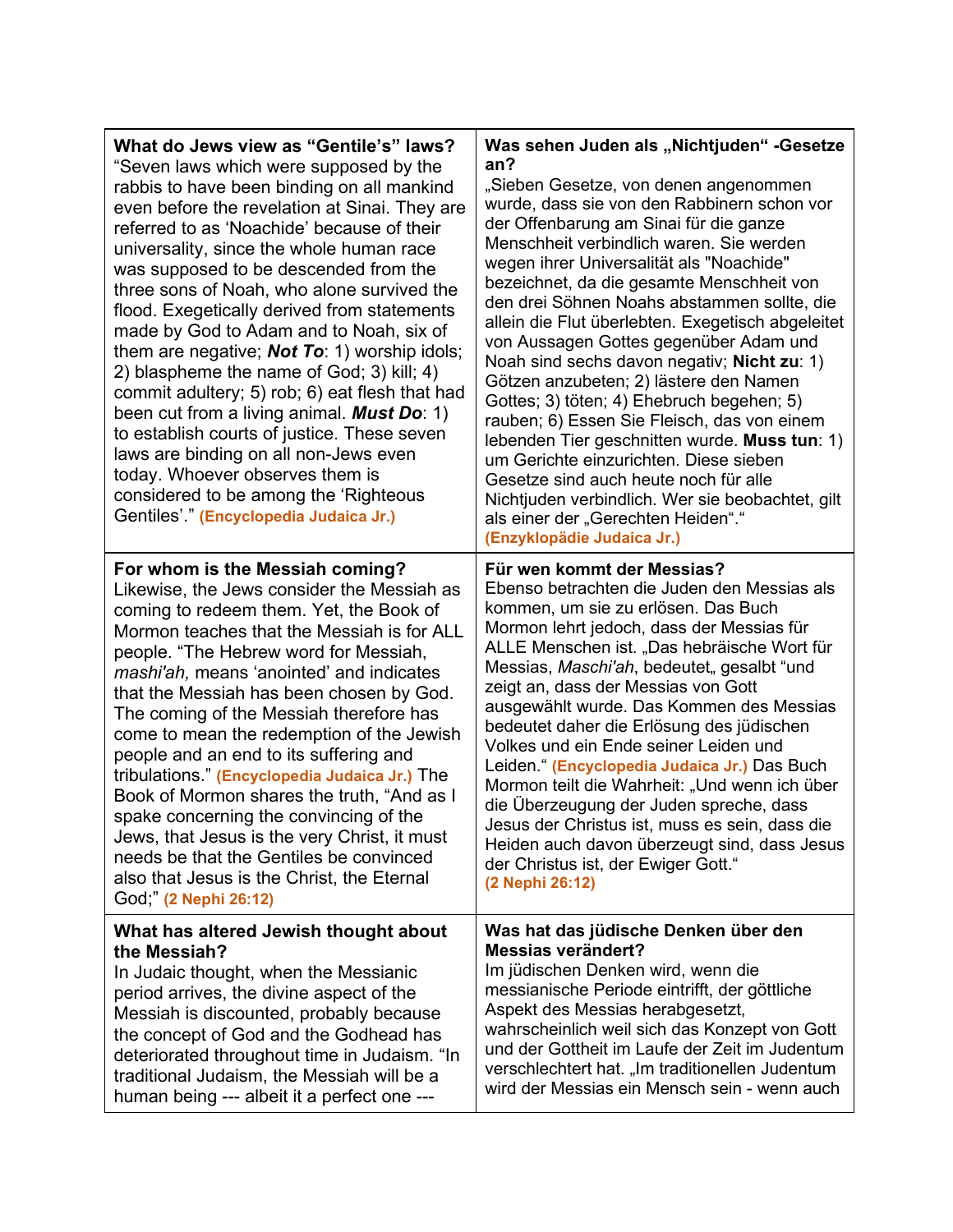| who will come and bring harmony to the<br>world. He will not have a divine aspect other<br>than having been chosen by God for his<br>task." (Encyclopedia Judaica Jr.)                                                                                                                                                                                                                                                                                                                                                                                                                                                                                                                                                                                                                                                                                                                                                                                                                                                                                                                                                                                                                                                                                                            | ein perfekter -, der kommen und der Welt<br>Harmonie bringen wird. Er wird keinen anderen<br>göttlichen Aspekt haben, als von Gott für seine<br>Aufgabe ausgewählt worden zu sein."<br>(Enzyklopädie Judaica Jr.)                                                                                                                                                                                                                                                                                                                                                                                                                                                                                                                                                                                                                                                                                                                                                                                                                                                                                                                                                                                                                                                                                                                                           |
|-----------------------------------------------------------------------------------------------------------------------------------------------------------------------------------------------------------------------------------------------------------------------------------------------------------------------------------------------------------------------------------------------------------------------------------------------------------------------------------------------------------------------------------------------------------------------------------------------------------------------------------------------------------------------------------------------------------------------------------------------------------------------------------------------------------------------------------------------------------------------------------------------------------------------------------------------------------------------------------------------------------------------------------------------------------------------------------------------------------------------------------------------------------------------------------------------------------------------------------------------------------------------------------|-------------------------------------------------------------------------------------------------------------------------------------------------------------------------------------------------------------------------------------------------------------------------------------------------------------------------------------------------------------------------------------------------------------------------------------------------------------------------------------------------------------------------------------------------------------------------------------------------------------------------------------------------------------------------------------------------------------------------------------------------------------------------------------------------------------------------------------------------------------------------------------------------------------------------------------------------------------------------------------------------------------------------------------------------------------------------------------------------------------------------------------------------------------------------------------------------------------------------------------------------------------------------------------------------------------------------------------------------------------|
| How is the Jews' supposition of "Bible"<br>different than that of the Book of<br>Mormon?<br>Reading the term Bible, as referred to in the<br>Book of Mormon, can be understood as a<br>record of "The Jews" including the era of<br>Jesus and his disciples. In Ezekiel's vision<br>of the "dry bones" (chapter 37), the term for<br>the Bible is the "stick" (or bones) of Judah<br>and it is compared to the Book of Mormon,<br>the "stick" of Joseph. Judaic description of<br>the Bible refers just to the period of time<br>preceding Jesus of Nazareth.                                                                                                                                                                                                                                                                                                                                                                                                                                                                                                                                                                                                                                                                                                                     | Wie unterscheidet sich die Annahme der<br>Juden von "Bibel" von der des Buches<br>Mormon?<br>Das Lesen des Begriffs Bibel, auf den im Buch<br>Mormon Bezug genommen wird, kann als<br>Aufzeichnung von "Die Juden" verstanden<br>werden, einschließlich der Ära Jesu und seiner<br>Jünger. In Hesekiels Vision von den "trockenen<br>Knochen" (Kapitel 37) ist der Begriff für die<br>Bibel der "Stock" (oder die Knochen) Judas<br>und wird mit dem Buch Mormon, dem "Stock"<br>Josephs, verglichen. Die jüdische<br>Beschreibung der Bibel bezieht sich nur auf die<br>Zeit vor Jesus von Nazareth.                                                                                                                                                                                                                                                                                                                                                                                                                                                                                                                                                                                                                                                                                                                                                       |
| Who are the People of the Book?<br>The Jews are very much involved in writing<br>and books. It is clear to see that both<br>"Judah" and "Joseph" are culturally and<br>scripturally the "People of the Book." "In the<br>Talmud the Bible is known as Mikra, which<br>is a noun formed from the verb kara<br>meaning 'to read.' The commonly used<br>Hebrew name for the Bible, however, is<br>Tanakh. This word is formed from the initial<br>letters of the Hebrew names of the three<br>parts of the Bible: Torah (the first five<br>Books), Nevi'im (The Prophets) and Ketuvim<br>(The Writings, or Hagiographa). The English<br>name, 'Bible,' is from the Greek meaning<br>'book,' and the other accepted English<br>name, 'Scriptures' (or Holy Scriptures), is<br>from the Latin and means 'writings." "Books<br>and learning are so much a part of Jewish<br>tradition, that Jews are called 'the people of<br>the Book.' Indeed, many of the violent acts<br>of anti- Semitism throughout history were<br>accompanied by the defacement and<br>burning of books. The persecutors, knowing<br>how much anguish this would cause,<br>identified the book with the Jew. Today, all<br>over the world, with books and paperback<br>editions readily accessible, Jewish book | Wer sind die Leute des Buches?<br>Die Juden beschäftigen sich sehr stark mit<br>Schreiben und Büchern. Es ist klar zu sehen,<br>dass sowohl "Juda" als auch "Joseph" kulturell<br>und schriftlich das "Volk des Buches" sind. "Im<br>Talmud ist die Bibel als Mikra bekannt, ein<br>Substantiv, das aus dem Verb kara gebildet<br>wird und" lesen "bedeutet. Der häufig<br>verwendete hebräische Name für die Bibel ist<br>jedoch Tanakh. Dieses Wort wird aus den<br>Anfangsbuchstaben der hebräischen Namen<br>der drei Teile der Bibel gebildet: Tora (die<br>ersten fünf Bücher), Nevi'im (die Propheten)<br>und Ketuvim (die Schriften oder Hagiographa).<br>Der englische Name "Bibel" stammt aus dem<br>Griechischen und bedeutet "Buch". Der andere<br>akzeptierte englische Name "Schriften (oder<br>"Heilige Schriften") stammt aus dem<br>Lateinischen und bedeutet "Schriften". "Bücher<br>und Lernen sind so." Ein großer Teil der<br>jüdischen Tradition ist, dass Juden "das Volk<br>des Buches" genannt werden. In der Tat<br>gingen viele der gewalttätigen<br>Antisemitismusakte im Laufe der Geschichte<br>mit der Verunstaltung und dem Verbrennen<br>von Büchern einher. Die Verfolger, die<br>wussten, wie viel Angst dies verursachen<br>würde, identifizierten das Buch mit dem Juden.<br>Heute sind jüdische Büchersammler auf der |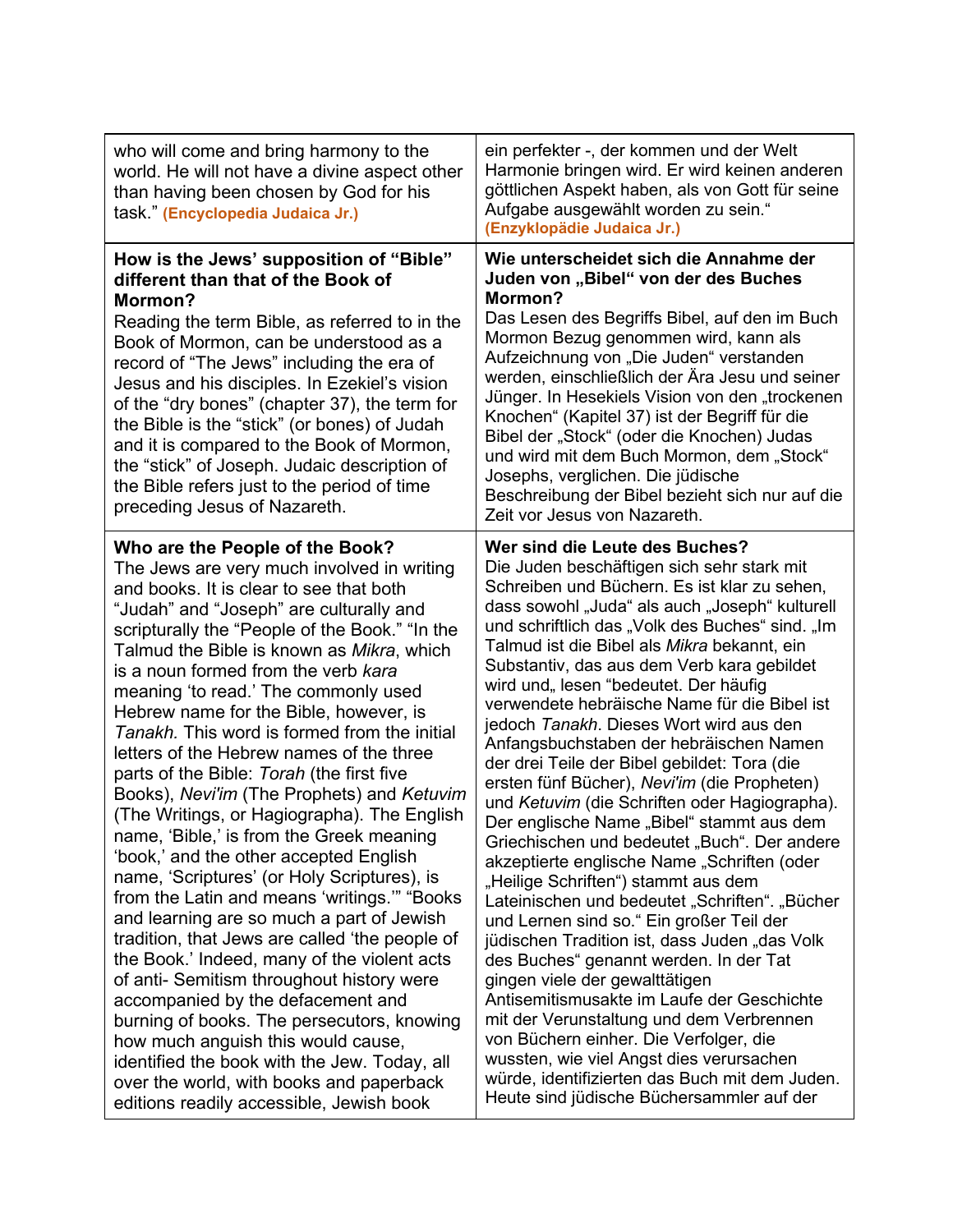| collectors are common. Israel ranks second<br>in the world in the number of books of all<br>kinds bought per person."<br>(Encyclopedia Judaica Jr.)                                                                                                                                                                                                                                                                                                                                                                                                                                                                                                                                                                                                                                                                                                                                                                                                                                                                                                                                                                                                                                                                                                                                                                                                                                                                                                                                                                                                                                                                                                                                                                                                                                                                                                               | ganzen Welt mit Büchern und<br>Taschenbuchausgaben, die leicht zugänglich<br>sind, weit verbreitet. Israel steht weltweit an<br>zweiter Stelle in Bezug auf die Anzahl der<br>Bücher aller Art, die pro Person gekauft<br>werden." (Enzyklopädie Judaica Jr.)                                                                                                                                                                                                                                                                                                                                                                                                                                                                                                                                                                                                                                                                                                                                                                                                                                                                                                                                                                                                                                                                                                                                                                                                                                                                                                                                                                                                                                                                                                                                                                                                                                                                                                                                              |
|-------------------------------------------------------------------------------------------------------------------------------------------------------------------------------------------------------------------------------------------------------------------------------------------------------------------------------------------------------------------------------------------------------------------------------------------------------------------------------------------------------------------------------------------------------------------------------------------------------------------------------------------------------------------------------------------------------------------------------------------------------------------------------------------------------------------------------------------------------------------------------------------------------------------------------------------------------------------------------------------------------------------------------------------------------------------------------------------------------------------------------------------------------------------------------------------------------------------------------------------------------------------------------------------------------------------------------------------------------------------------------------------------------------------------------------------------------------------------------------------------------------------------------------------------------------------------------------------------------------------------------------------------------------------------------------------------------------------------------------------------------------------------------------------------------------------------------------------------------------------|------------------------------------------------------------------------------------------------------------------------------------------------------------------------------------------------------------------------------------------------------------------------------------------------------------------------------------------------------------------------------------------------------------------------------------------------------------------------------------------------------------------------------------------------------------------------------------------------------------------------------------------------------------------------------------------------------------------------------------------------------------------------------------------------------------------------------------------------------------------------------------------------------------------------------------------------------------------------------------------------------------------------------------------------------------------------------------------------------------------------------------------------------------------------------------------------------------------------------------------------------------------------------------------------------------------------------------------------------------------------------------------------------------------------------------------------------------------------------------------------------------------------------------------------------------------------------------------------------------------------------------------------------------------------------------------------------------------------------------------------------------------------------------------------------------------------------------------------------------------------------------------------------------------------------------------------------------------------------------------------------------|
| How did Jewish writing originate?<br>"The land between the rivers' [Tigris and<br>Euphrates], Mesopotamia, is the ancient<br>name for the region today covered by Iraq,<br>Iran and parts of Syria and Turkey. Western<br>civilization (the establishment of written<br>language, codified law, cities and trade)<br>began in this region toward the end of the<br>fourth millennium (i,e., four thousand years)<br>B.C.E. when the Sumerians emerged as the<br>dominant element in an intermingling of<br>several migrant peoples. Sumer became the<br>name of the land at the head of the Persian<br>Gulf and Sumerian its language. To the<br>Sumerians we owe the full development of<br>writing, possibly the invention of bronze<br>metallurgy" "Writing had a profound<br>effect on Judaism. The covenant between<br>God and the Chosen People was<br>transformed into a written text; the central<br>religious object became the Ten<br>Commandments, inscribed on stone; and<br>later the Torah scroll was to be revered. The<br>biblical society as a whole became 'book<br>centered.' In contrast to many other<br>societies, the Israelites did not limit the<br>acquisition of the arts of reading and writing<br>to the nobility --- any tribesman, even a non-<br>priest, could become a literate leader.<br>Certainly by King Hezekiah's time (eighth<br>century B.C.E.), a great deal of literary<br>activity was taking place." "Writing usually<br>required a professional to execute it. In<br>ancient times a royal court officer, the sofer<br>(scribe), was undoubtedly the letter-writer as<br>well. The professional letter-writer was an<br>important post even into the 20th century.<br>Seals which were used to sign and close the<br>documents of antiquity as well as letters, are<br>displayed in the Israel Museum, and in other | Wie ist die jüdische Schrift entstanden?<br>"Das Land zwischen den Flüssen [Tigris und<br>Euphrat], Mesopotamien, ist der alte Name für<br>die Region, die heute vom Irak, dem Iran und<br>Teilen Syriens und der Türkei abgedeckt wird.<br>Die westliche Zivilisation (die Etablierung von<br>Schriftsprache, kodifiziertem Recht, Städten<br>und Handel) begann in dieser Region gegen<br>Ende des vierten Jahrtausends (d. H.<br>Viertausend Jahre) v.Chr. als die Sumerer als<br>das dominierende Element in einer<br>Vermischung mehrerer Migrantenvölker<br>auftraten. Sumer wurde der Name des Landes<br>an der Spitze des Persischen Golfs und<br>Sumerian seine Sprache. Den Sumerern<br>verdanken wir die volle Entwicklung des<br>Schreibens, möglicherweise die Erfindung der<br>Bronzemetallurgie " "Das Schreiben hatte<br>einen tiefgreifenden Einfluss auf das<br>Judentum. Der Bund zwischen Gott und dem<br>auserwählten Volk wurde in einen schriftlichen<br>Text umgewandelt; Das zentrale religiöse<br>Objekt wurden die Zehn Gebote, die auf Stein<br>geschrieben waren. und später sollte die<br>Thora-Schriftrolle verehrt werden. Die biblische<br>Gesellschaft als Ganzes wurde "buchzentriert".<br>Im Gegensatz zu vielen anderen<br>Gesellschaften beschränkten die Israeliten den<br>Erwerb der Kunst des Lesens und Schreibens<br>nicht auf den Adel - jeder Stammesangehörige,<br>selbst ein Nichtpriester, konnte es werden ein<br>gebildeter Führer. Sicherlich fand zu König<br>Hiskias Zeit (8. Jahrhundert v. Chr.) Viel<br>literarische Aktivität statt. ""Für das Schreiben<br>war normalerweise ein Fachmann erforderlich,<br>um es auszuführen. In der Antike war<br>zweifellos auch ein königlicher Hofoffizier, der<br>Weichere (Schreiber), der Briefschreiber. Der<br>professionelle Briefschreiber war bis ins 20.<br>Jahrhundert hinein ein wichtiger Posten.<br>Siegel, mit denen die Dokumente der Antike<br>sowie Briefe signiert und geschlossen wurden, |
| collections." (Encyclopedia Judaica Jr.)                                                                                                                                                                                                                                                                                                                                                                                                                                                                                                                                                                                                                                                                                                                                                                                                                                                                                                                                                                                                                                                                                                                                                                                                                                                                                                                                                                                                                                                                                                                                                                                                                                                                                                                                                                                                                          | werden im Israel Museum und in anderen                                                                                                                                                                                                                                                                                                                                                                                                                                                                                                                                                                                                                                                                                                                                                                                                                                                                                                                                                                                                                                                                                                                                                                                                                                                                                                                                                                                                                                                                                                                                                                                                                                                                                                                                                                                                                                                                                                                                                                     |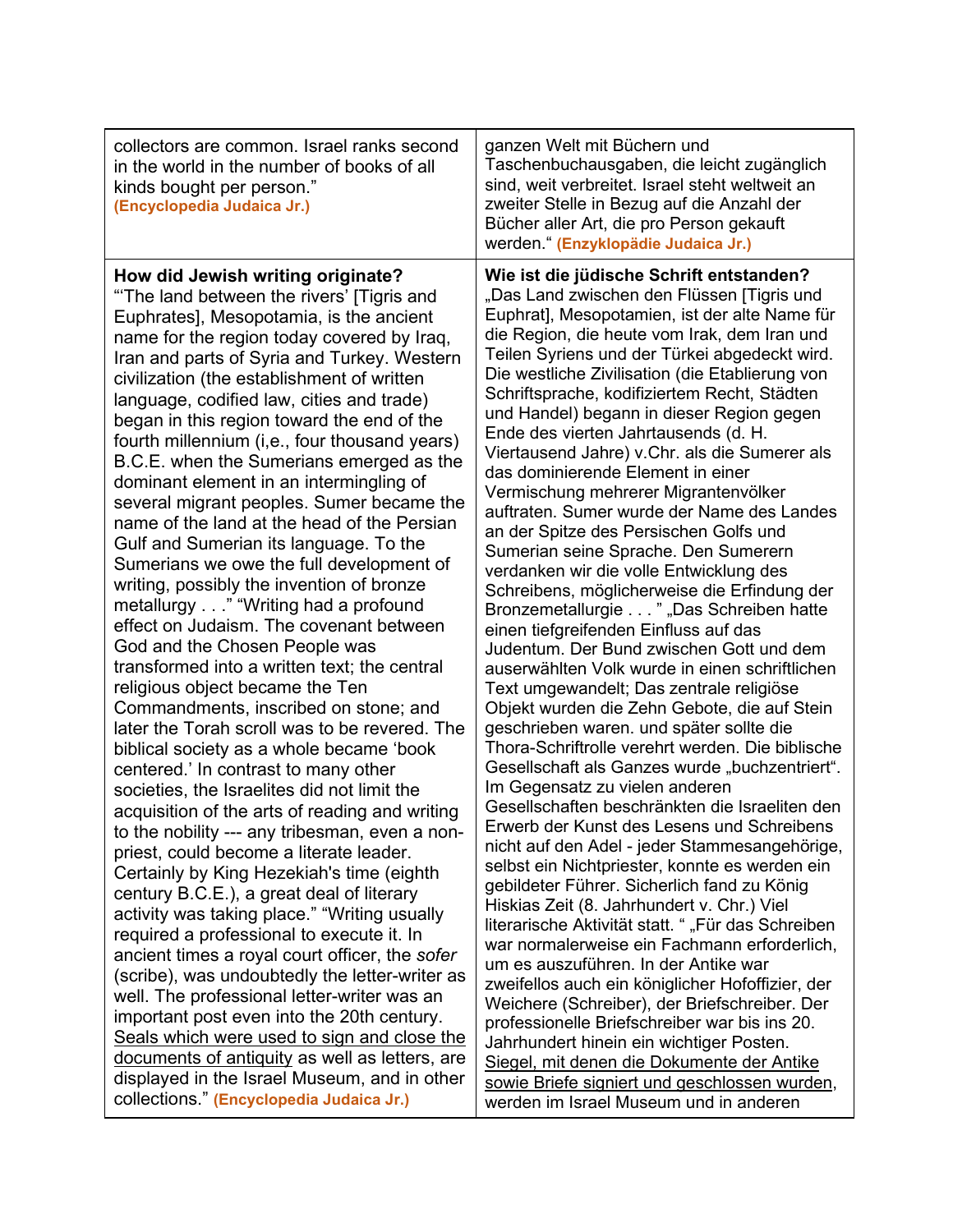|                                                                                                                                                                                                                                                                                                                                                                                                                                                                                                                                                                                                                                                                                                                                                                                                                                                                                                                                                                                                                                                                                                                                                                                   | Sammlungen ausgestellt."<br>(Enzyklopädie Judaica Jr.)                                                                                                                                                                                                                                                                                                                                                                                                                                                                                                                                                                                                                                                                                                                                                                                                                                                                                                                                                                                                                                                                                                                                                                                                                                                          |
|-----------------------------------------------------------------------------------------------------------------------------------------------------------------------------------------------------------------------------------------------------------------------------------------------------------------------------------------------------------------------------------------------------------------------------------------------------------------------------------------------------------------------------------------------------------------------------------------------------------------------------------------------------------------------------------------------------------------------------------------------------------------------------------------------------------------------------------------------------------------------------------------------------------------------------------------------------------------------------------------------------------------------------------------------------------------------------------------------------------------------------------------------------------------------------------|-----------------------------------------------------------------------------------------------------------------------------------------------------------------------------------------------------------------------------------------------------------------------------------------------------------------------------------------------------------------------------------------------------------------------------------------------------------------------------------------------------------------------------------------------------------------------------------------------------------------------------------------------------------------------------------------------------------------------------------------------------------------------------------------------------------------------------------------------------------------------------------------------------------------------------------------------------------------------------------------------------------------------------------------------------------------------------------------------------------------------------------------------------------------------------------------------------------------------------------------------------------------------------------------------------------------|
| How would a Jew reflect on a "sealed<br>book?"<br>The term seal and "sealed book"has a<br>Jewish connection that Nephi was familiar<br>with. "Seals employed from the beginning of<br>historical time as the most common means<br>of identifying property, appear both<br>functionally and incidentally in various<br>biblical stories, and many seals from biblical<br>times have actually been uncovered by<br>archaeologists. References in Kings, Isaiah<br>and Job point to the common use of seals<br>for letters and documents, while the function<br>of the seal as the symbol of royal power is<br>very clearly demonstrated in the Book of<br>Esther, with King Ahasuerus giving Haman<br>and Mordecai in turn his own personal<br>signet ring to use in their correspondence<br>with the settlements of his dominion.<br>Archaeological excavations in Erez Israel<br>have yielded many vessels from the eighth<br>to the sixth centuries B.C.E. which are<br>imprinted with their owners' seals. Of<br>particular interest are jars bearing the stamp<br>'of the King' which presumably were used in<br>the collection of royal taxes."<br>(Encyclopedia Judaica Jr.) | Wie würde ein Jude über ein "versiegeltes<br>Buch" nachdenken?<br>Der Begriff Siegel und "versiegeltes Buch" hat<br>eine jüdische Verbindung, mit der Nephi<br>vertraut war. "Siegel, die seit Beginn der<br>historischen Zeit als häufigstes Mittel zur<br>Identifizierung von Eigentum verwendet<br>wurden, erscheinen sowohl funktional als auch<br>zufällig in verschiedenen biblischen<br>Geschichten, und viele Siegel aus biblischer<br>Zeit wurden tatsächlich von Archäologen<br>entdeckt. Hinweise in Königen, Jesaja und<br>Hiob weisen auf die übliche Verwendung von<br>Siegeln für Briefe und Dokumente hin, während<br>die Funktion des Siegels als Symbol der<br>königlichen Macht im Buch Esther sehr deutlich<br>gezeigt wird, wobei König Ahasveros Haman<br>und Mordechai wiederum gibt seinen<br>persönlichen Siegelring, der in ihrer<br>Korrespondenz mit den Siedlungen seiner<br>Herrschaft verwendet werden soll.<br>Archäologische Ausgrabungen in Erez Israel<br>haben vom 8. bis zum 6. Jahrhundert v. Chr.<br>Viele Schiffe hervorgebracht. die mit den<br>Siegeln ihrer Besitzer bedruckt sind. Von<br>besonderem Interesse sind Gläser mit dem<br>Stempel "des Königs", die vermutlich für die<br>Erhebung königlicher Steuern verwendet<br>wurden." (Enzyklopädie Judaica Jr.) |
| Who could be these Latter-day<br><b>Messiahs?</b><br>In the latter-day "Joseph" scriptures, The<br>Doctrine and Covenants, a series of<br>questions were answered by the Prophet<br>Joseph Smith Jr. Note the prophet's<br>answers. "Who is the stem of Jesse spoken<br>of in the 1st, 2d, 3d, 4th, and 5 <sup>th</sup> verses of<br>the 11th chapter of Isaiah? Verily thus saith<br>the Lord: It is Christ. What is the rod spoken<br>of in the first verse of the 11th chapter of<br>Isaiah, that should come of the Stem of<br>Jesse? Behold, thus saith the Lord: It is a<br>servant in the hands of Christ, who is partly<br>a descendant of <b>Jesse</b> (father of David and<br>of the tribe of Judah) as well as of Ephraim,                                                                                                                                                                                                                                                                                                                                                                                                                                             | Wer könnte dieser Messias der Letzten<br>Tage sein?<br>In den neueren "Joseph" -Schriften, Lehre und<br>Bündnisse, beantwortete der Prophet Joseph<br>Smith Jr. eine Reihe von Fragen. Beachten Sie<br>die Antworten des Propheten. "Wer ist der<br>Stamm Isais, wovon im Kapitel des Jesaja,<br>Vers 1, 2, 3, 4 und 5 die Rede ist? Wahrlich, so<br>spricht der Herr: Es ist Christus. Was ist das<br>Reis, wovon im Kapitel des Jesaja, Vers 1, die<br>Rede ist und das aus dem Stamm Isais<br>hervorgehen soll? Siehe, so spricht der Herr:<br>Das ist ein Diener in den Händen Christi, der<br>sowohl ein Abkömmling Isais als auch Efraims<br>ist, oder aus dem Haus Josef, und auf den viel<br>Macht gelegt worden ist. Was ist die Wurzel<br>Isais, von der im Vers 10 des 11. Kapitels die                                                                                                                                                                                                                                                                                                                                                                                                                                                                                                              |